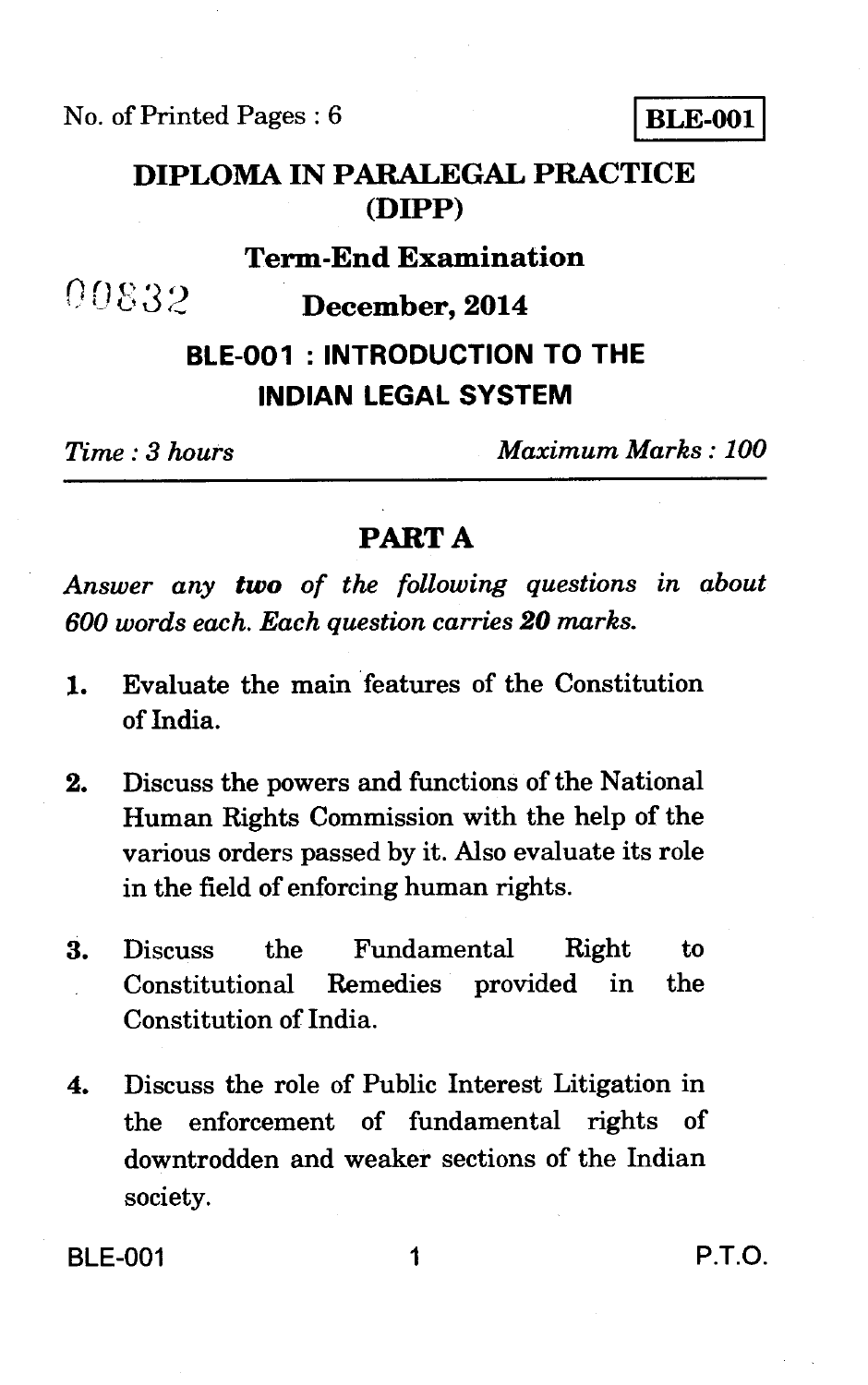## **PART B**

*Answer any four of the following questions in about 300 words each. Each question carries 10 marks.* 

- 5. Discuss the various Directive Principles of State Policy enshrined in the Constitution of India.
- 6. Discuss the scheme of distribution of legislative powers between the Parliament and the State Legislatures in India.
- 7. Analyse the various freedoms provided under Article 19 of the Constitution of India. Are these freedoms absolute ?
- 8. Distinguish between Presidential and Parliamentary form of Government. Which of them is adopted in the Indian Constitution ?
- 9. Discuss the safeguards provided in the Constitution to ensure independence of the Judiciary in India.
- 10. Comment on "Equal treatment of equals and unequal treatment among unequals," with the help of decided case laws.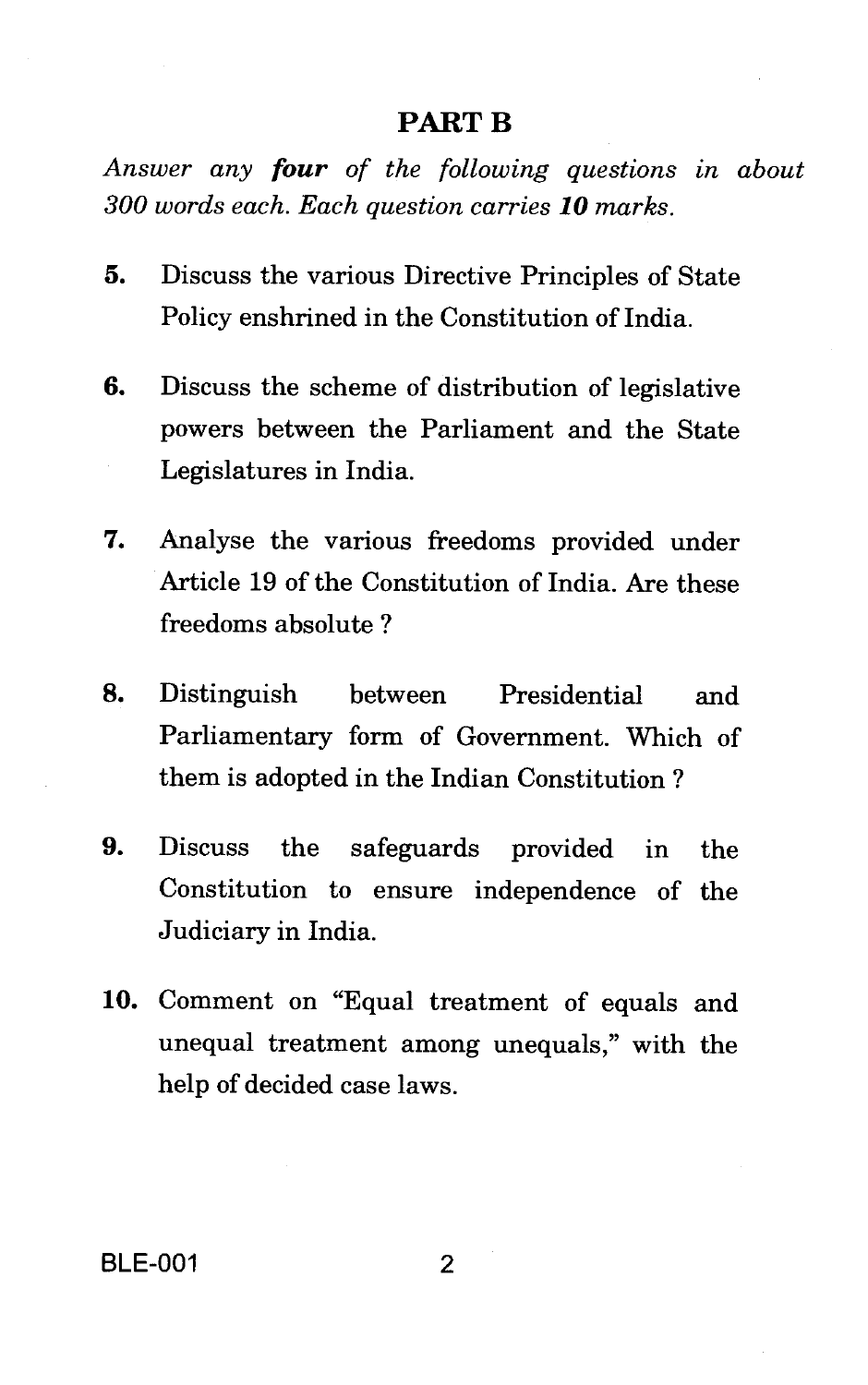## **PART C**

*Write short notes on any four of the following in about 150 words each. Each note carries 5 marks.* 

11. Lok Adalat

12. Right against Exploitation

13. Writ of Certiorari

14. Democracy

15. Procedure of passing a Bill

16. Right to Information

BLE-001 3 P.T.O.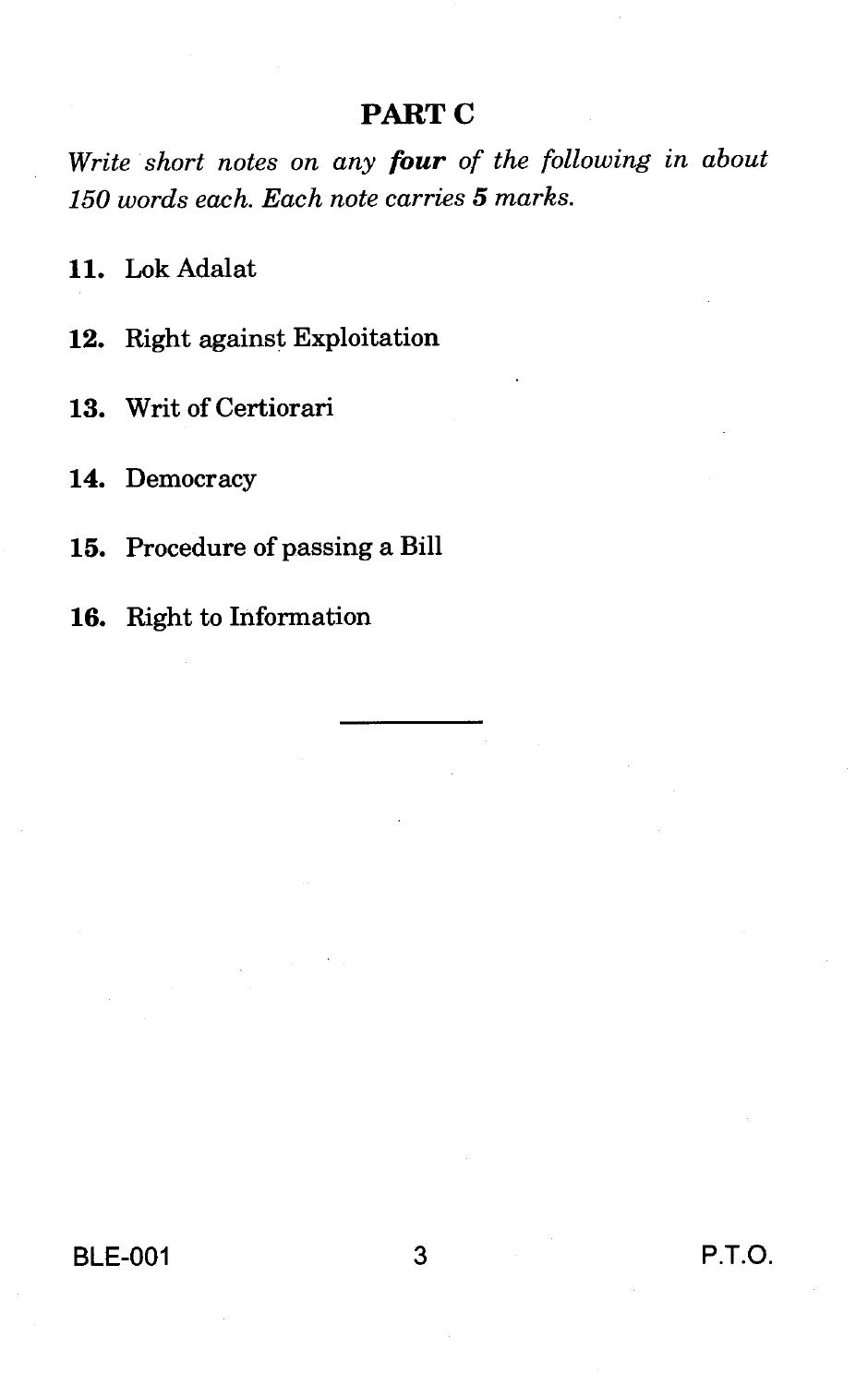# बी.एल.ई.-001

# अर्धविधिक व्यवहार में डिप्लोमा (डी.आई.पी.पी.) सत्रांत परीक्षा दिसम्बर. 2014

## बी.एल.ई.-001 : भारतीय विधि व्यवस्था का परिचय

समय : 3 घण्टे

अधिकतम अंक : 100

### भाग अ

निम्नलिखित में से किन्हीं दो प्रश्नों के उत्तर लगभग 600 शब्दों (प्रत्येक) में दीजिए । प्रत्येक प्रश्न 20 अंकों का है ।

- भारत के संविधान की प्रमुख विशेषताओं का मुल्यांकन 1. कीजिए ।
- राष्ट्रीय मानव अधिकार आयोग द्वारा पारित विभिन्न आदेशों  $2.$ की सहायता से इसकी शक्तियों और कार्यों की चर्चा कीजिए । मानव अधिकारों को लागू करने के क्षेत्र में इसकी भूमिका का भी मूल्यांकन कीजिए ।
- भारत के संविधान में प्रदत्त संवैधानिक उपचारों के मुल 3. अधिकार की चर्चा कीजिए ।
- भारतीय समाज के दलित और कमज़ोर वर्गों के मूल  $\overline{4}$ . अधिकारों को लागू करने में जनहित याचिका की भूमिका की चर्चा कीजिए ।

**BLE-001**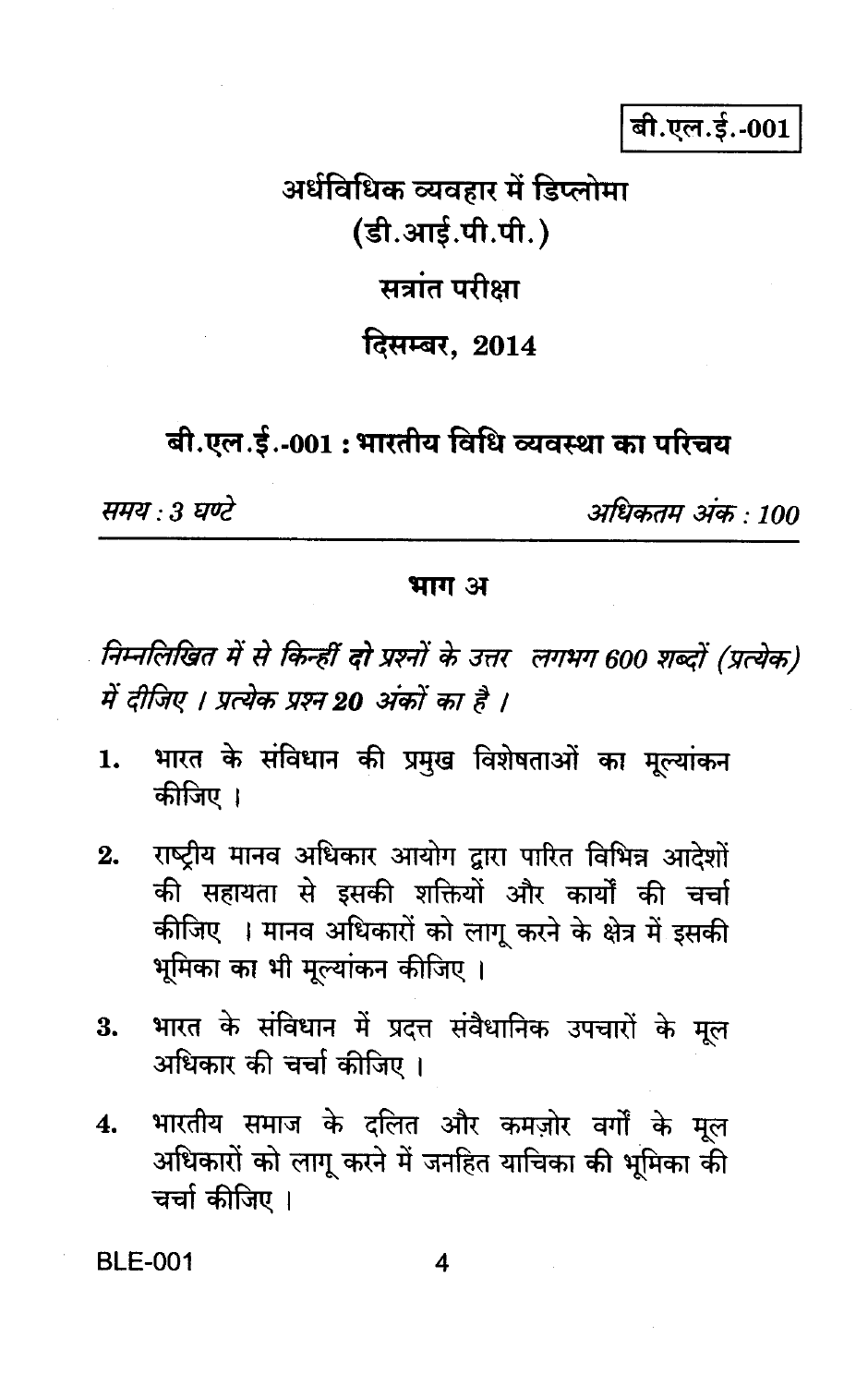#### भाग ब

निम्नलिखित में से किन्हीं चार प्रश्नों के उत्तर लगभग 300 शब्दों (प्रत्येक) में दीजिए । प्रत्येक प्रश्न 10 अंकों का है ।

- भारत के संविधान में दिए गए विभिन्न राज्य नीति के निदेशक 5. सिद्धान्तों की चर्चा कीजिए ।
- भारत में संसद और राज्य विधानमण्डलों के बीच वैधानिक В. शक्तियों के वितरण की योजना की चर्चा कीजिए।
- भारत के संविधान के अनुच्छेद 19 के अन्तर्गत दी गई 7. विभिन्न स्वतंत्रताओं का विश्लेषण कीजिए । क्या ये स्वतंत्रताएँ बिना प्रतिबन्धों के प्रदान की गई हैं ?
- अध्यक्षात्मक सरकार और संसदीय सरकार के बीच अन्तर 8. स्पष्ट कीजिए । भारतीय संविधान में इनमें से किसको अपनाया गया है ?
- भारत में न्यायपालिका की स्वतंत्रता सुनिश्चित करने के लिए 9. संविधान में दिए गए सुरक्षा-उपायों की चर्चा कीजिए।
- 10. विनिश्चित निर्णय-विधियों (case laws) की सहायता से "समानों के प्रति समान व्यवहार और असमानों के बीच असमान व्यवहार" पर टिप्पणी कीजिए ।